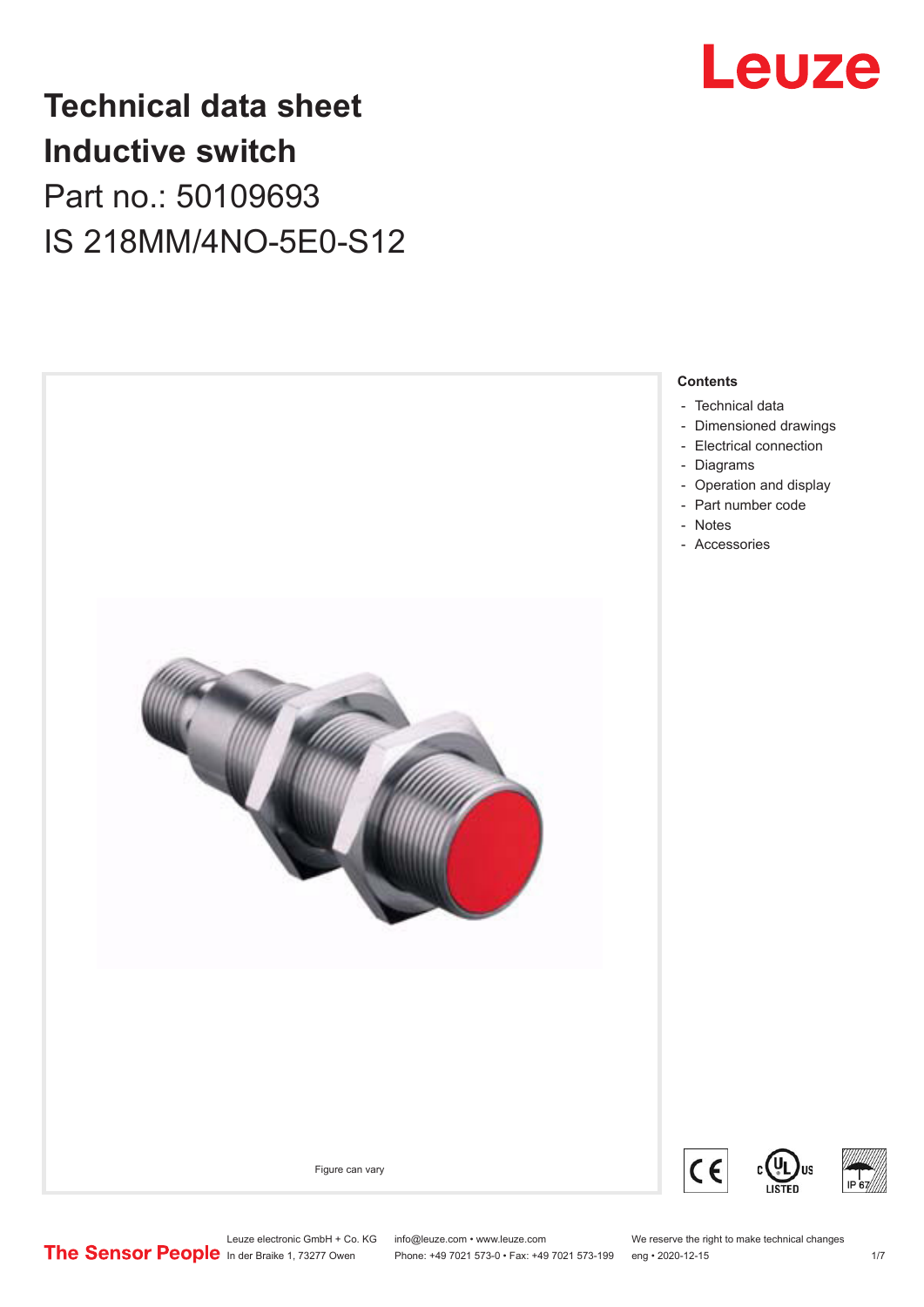## <span id="page-1-0"></span>**Technical data**

# Leuze

#### **Basic data**

|                              | Series                                                | 218                                                                                      |  |
|------------------------------|-------------------------------------------------------|------------------------------------------------------------------------------------------|--|
|                              | Typ. operating range limit S <sub>n</sub>             | $5 \text{ mm}$                                                                           |  |
|                              | Operating range S <sub>a</sub>                        | $04$ mm                                                                                  |  |
|                              |                                                       |                                                                                          |  |
|                              | <b>Characteristic parameters</b>                      |                                                                                          |  |
|                              | <b>MTTF</b>                                           | 900 years                                                                                |  |
|                              |                                                       |                                                                                          |  |
|                              | <b>Electrical data</b>                                |                                                                                          |  |
|                              | <b>Protective circuit</b>                             | Inductive protection                                                                     |  |
|                              |                                                       | Polarity reversal protection                                                             |  |
|                              |                                                       | Short circuit protected                                                                  |  |
|                              |                                                       |                                                                                          |  |
|                              | Performance data                                      |                                                                                          |  |
|                              | Supply voltage U <sub>B</sub>                         | 10  30 V, DC                                                                             |  |
|                              | <b>Residual ripple</b>                                | 0  20 %, From U <sub>B</sub>                                                             |  |
|                              | <b>Open-circuit current</b>                           | $010$ mA                                                                                 |  |
|                              | Temperature drift, max. (in % of S.)                  | 10 %, Over the entire operating<br>temperature range                                     |  |
|                              | Repeatability, max. (in % of S.)                      | 5 %, For $U_B$ = 20  30 VDC, ambient<br>temperature $T_a = 23 \degree C \pm 5 \degree C$ |  |
|                              | <b>Switching hysteresis</b>                           | 10 %                                                                                     |  |
|                              |                                                       |                                                                                          |  |
|                              | Outputs                                               |                                                                                          |  |
|                              | <b>Number of digital switching outputs</b> 1 Piece(s) |                                                                                          |  |
|                              |                                                       |                                                                                          |  |
|                              | <b>Switching outputs</b>                              | DC                                                                                       |  |
|                              | Voltage type                                          |                                                                                          |  |
|                              | Switching current, max.                               | 200 mA                                                                                   |  |
|                              | Residual current, max.                                | 0.1 <sub>m</sub> A                                                                       |  |
|                              | Voltage drop                                          | $\leq 2$ V                                                                               |  |
|                              |                                                       |                                                                                          |  |
|                              | <b>Switching output 1</b><br>Switching element        | Transistor, PNP                                                                          |  |
|                              | <b>Switching principle</b>                            | NO (normally open)                                                                       |  |
|                              |                                                       |                                                                                          |  |
|                              | Timing                                                |                                                                                          |  |
|                              | <b>Switching frequency</b>                            | 2,000 Hz                                                                                 |  |
|                              | <b>Readiness delay</b>                                | 60 ms                                                                                    |  |
|                              |                                                       |                                                                                          |  |
|                              | <b>Connection</b>                                     |                                                                                          |  |
| <b>Number of connections</b> |                                                       | 1 Piece(s)                                                                               |  |
|                              |                                                       |                                                                                          |  |
|                              | <b>Connection 1</b>                                   |                                                                                          |  |
|                              | <b>Function</b>                                       | Signal OUT                                                                               |  |
|                              |                                                       | Voltage supply                                                                           |  |
|                              | Type of connection                                    | Connector                                                                                |  |
|                              | <b>Thread size</b>                                    | M12                                                                                      |  |
|                              | <b>Type</b>                                           | Male                                                                                     |  |
|                              | <b>Material</b>                                       | Metal                                                                                    |  |
|                              | No. of pins                                           | 4-pin                                                                                    |  |

| <b>Mechanical data</b>                             |                                 |  |  |  |
|----------------------------------------------------|---------------------------------|--|--|--|
| Design                                             | Cylindrical                     |  |  |  |
| <b>Thread size</b>                                 | $M18 \times 1$ mm               |  |  |  |
| Dimension (Ø x L)                                  | 18 mm x 63.5 mm                 |  |  |  |
| <b>Type of installation</b>                        | Embedded                        |  |  |  |
| <b>Housing material</b>                            | Metal                           |  |  |  |
| <b>Metal housing</b>                               | Nickel-plated brass             |  |  |  |
| Sensing face material                              | Plastic, Polybutylene (PBT)     |  |  |  |
| Net weight                                         | 51 <sub>g</sub>                 |  |  |  |
| <b>Housing color</b>                               | Red. RAL 3000                   |  |  |  |
|                                                    | Silver                          |  |  |  |
| <b>Type of fastening</b>                           | Mounting thread                 |  |  |  |
|                                                    | Via optional mounting device    |  |  |  |
| <b>Standard measuring plate</b>                    | 18 x 18 mm <sup>2</sup> , Fe360 |  |  |  |
|                                                    |                                 |  |  |  |
| <b>Operation and display</b>                       |                                 |  |  |  |
| <b>Type of display</b>                             | LED                             |  |  |  |
| <b>Number of LEDs</b>                              | 1 Piece(s)                      |  |  |  |
|                                                    |                                 |  |  |  |
| <b>Environmental data</b>                          |                                 |  |  |  |
| Ambient temperature, operation                     | $-25$ 70 °C                     |  |  |  |
| Ambient temperature, storage                       | $-2570 °C$                      |  |  |  |
|                                                    |                                 |  |  |  |
| <b>Certifications</b>                              |                                 |  |  |  |
|                                                    |                                 |  |  |  |
| Degree of protection                               | IP 67                           |  |  |  |
| <b>Protection class</b>                            | $\mathbf{II}$                   |  |  |  |
| <b>Certifications</b>                              | c UL US                         |  |  |  |
| Test procedure for EMC in accordance IEC 61000-4-2 |                                 |  |  |  |
| with standard                                      | IEC 61000-4-3                   |  |  |  |
|                                                    | IEC 61000-4-4                   |  |  |  |
| <b>Standards applied</b>                           | IEC 60947-5-2                   |  |  |  |
|                                                    |                                 |  |  |  |
| <b>Correction factors</b>                          |                                 |  |  |  |
| Aluminum                                           | 0.35                            |  |  |  |
| <b>Stainless steel</b>                             | 0.75                            |  |  |  |
| Copper                                             | 0.3                             |  |  |  |
| <b>Brass</b>                                       | 0.45                            |  |  |  |
| Fe360 steel                                        | 1                               |  |  |  |
|                                                    |                                 |  |  |  |
| <b>Classification</b>                              |                                 |  |  |  |
| <b>Customs tariff number</b>                       | 85365019                        |  |  |  |
| eCl@ss 5.1.4                                       | 27270101                        |  |  |  |
| eCl@ss 8.0                                         | 27270101                        |  |  |  |
| eCl@ss 9.0                                         | 27270101                        |  |  |  |
| eCl@ss 10.0                                        | 27270101                        |  |  |  |
| eCl@ss 11.0                                        | 27270101                        |  |  |  |
| <b>ETIM 5.0</b><br><b>ETIM 6.0</b>                 | EC002714<br>EC002714            |  |  |  |

**Encoding** A-coded

**ETIM 7.0** EC002714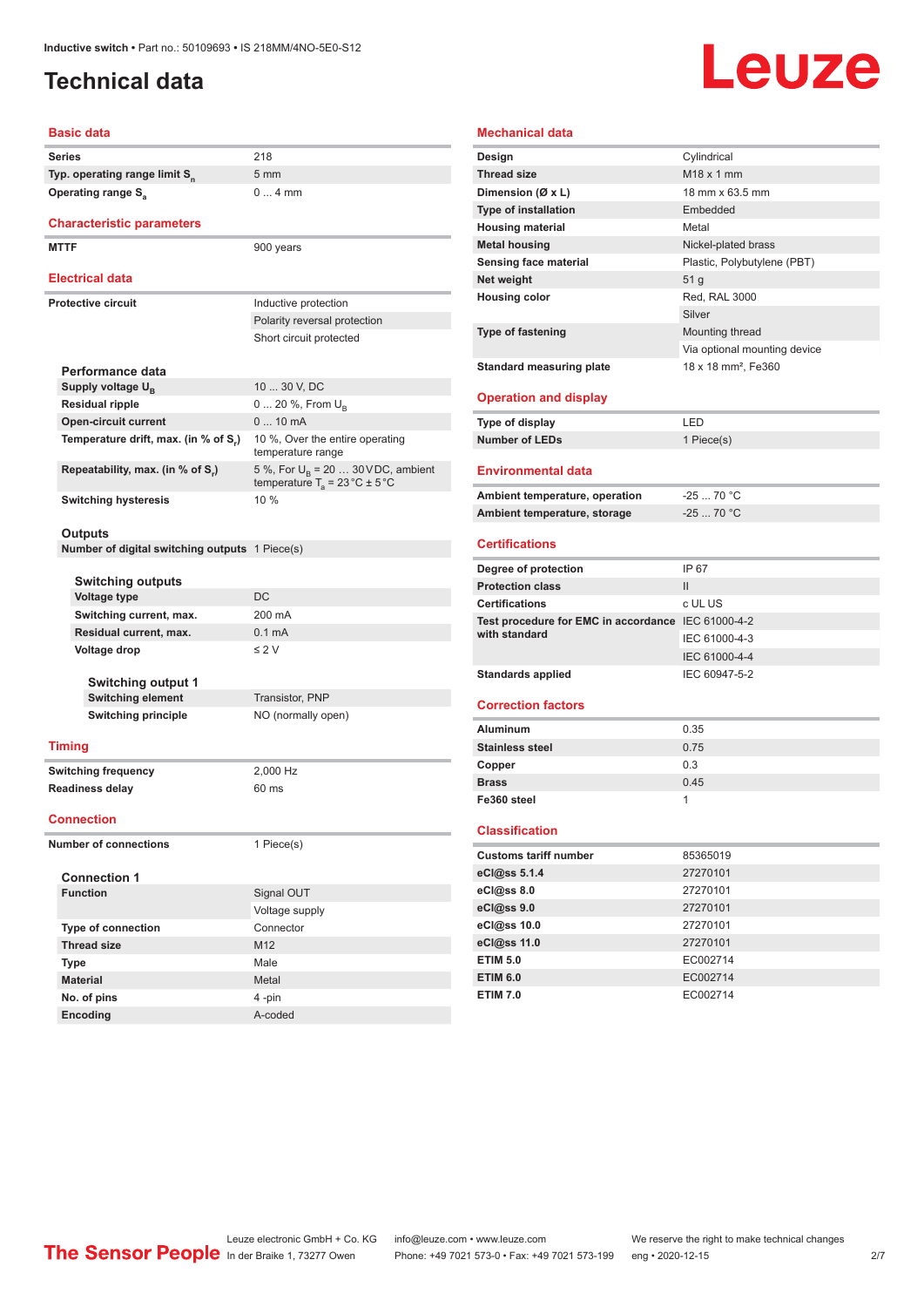<span id="page-2-0"></span>**Inductive switch •** Part no.: 50109693 **•** IS 218MM/4NO-5E0-S12

### **Dimensioned drawings**

All dimensions in millimeters





#### **Electrical connection**

#### **Connection 1**

| <b>Function</b>    | Signal OUT     |
|--------------------|----------------|
|                    | Voltage supply |
| Type of connection | Connector      |
| <b>Thread size</b> | M12            |
| <b>Type</b>        | Male           |
| <b>Material</b>    | Metal          |
| No. of pins        | 4-pin          |
| Encoding           | A-coded        |

#### **Pin Pin assignment**

| 1              | $V +$            |
|----------------|------------------|
| $\overline{2}$ | n.c.             |
| 3              | GND              |
| $\overline{4}$ | OUT <sub>1</sub> |



Leuze

Leuze electronic GmbH + Co. KG info@leuze.com • www.leuze.com We reserve the right to make technical changes In der Braike 1, 73277 Owen Phone: +49 7021 573-0 • Fax: +49 7021 573-199 eng • 2020-12-15 3/7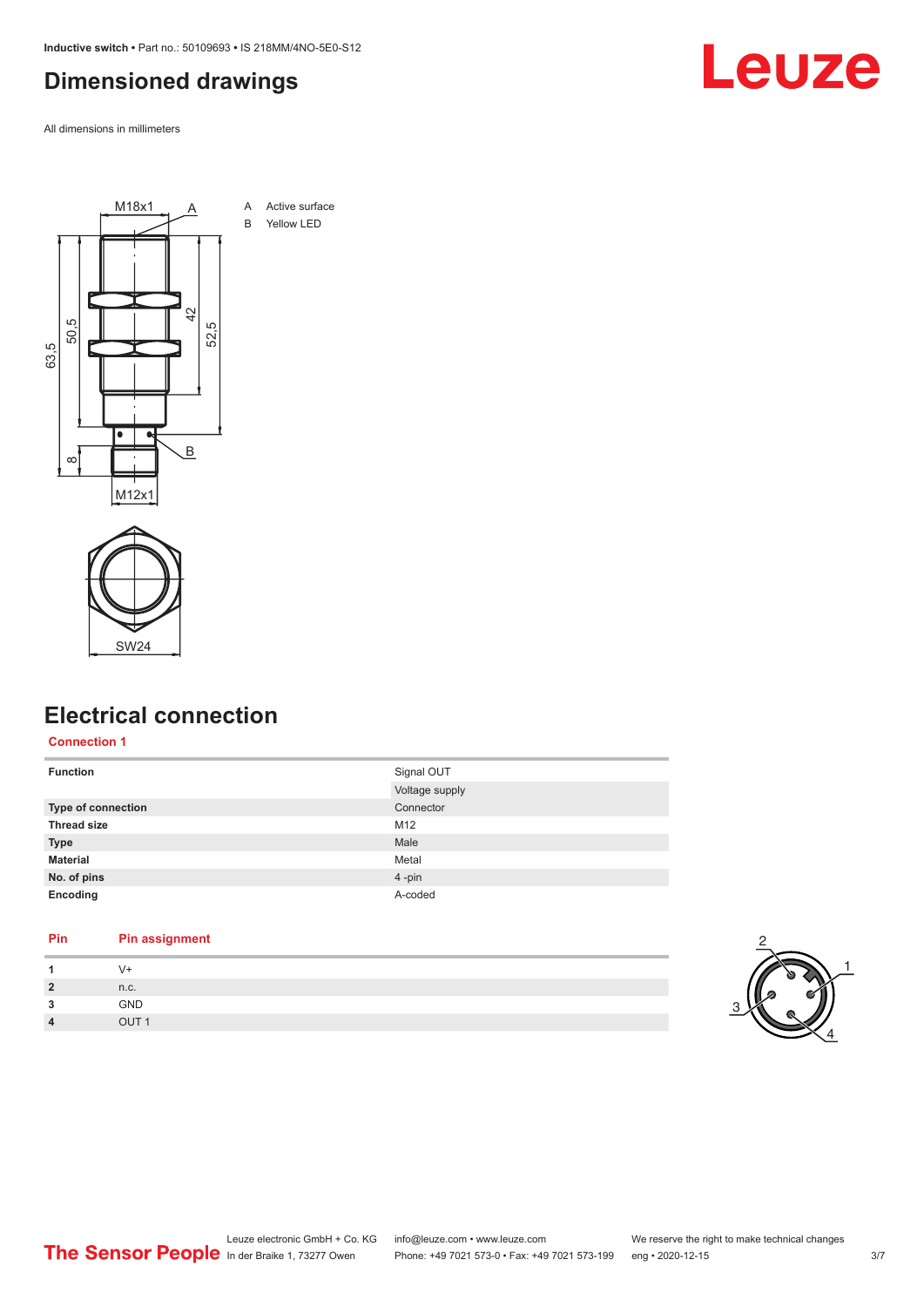#### <span id="page-3-0"></span>**Diagrams**

# Leuze

#### Embedded installation



#### Types with  $S_{n}$  = 5.0 mm



#### **Operation and display**

|  | ≃sniav                   |  |
|--|--------------------------|--|
|  | Yellow, continuous light |  |

## **Part number code**

Part designation: **ISX YYY ZZ/AAA.BB-CCC-DDD-DDD**

**ISX Operating principle / construction** IS: inductive switch, standard design ISS: inductive switch, short construction

Switching output/switching state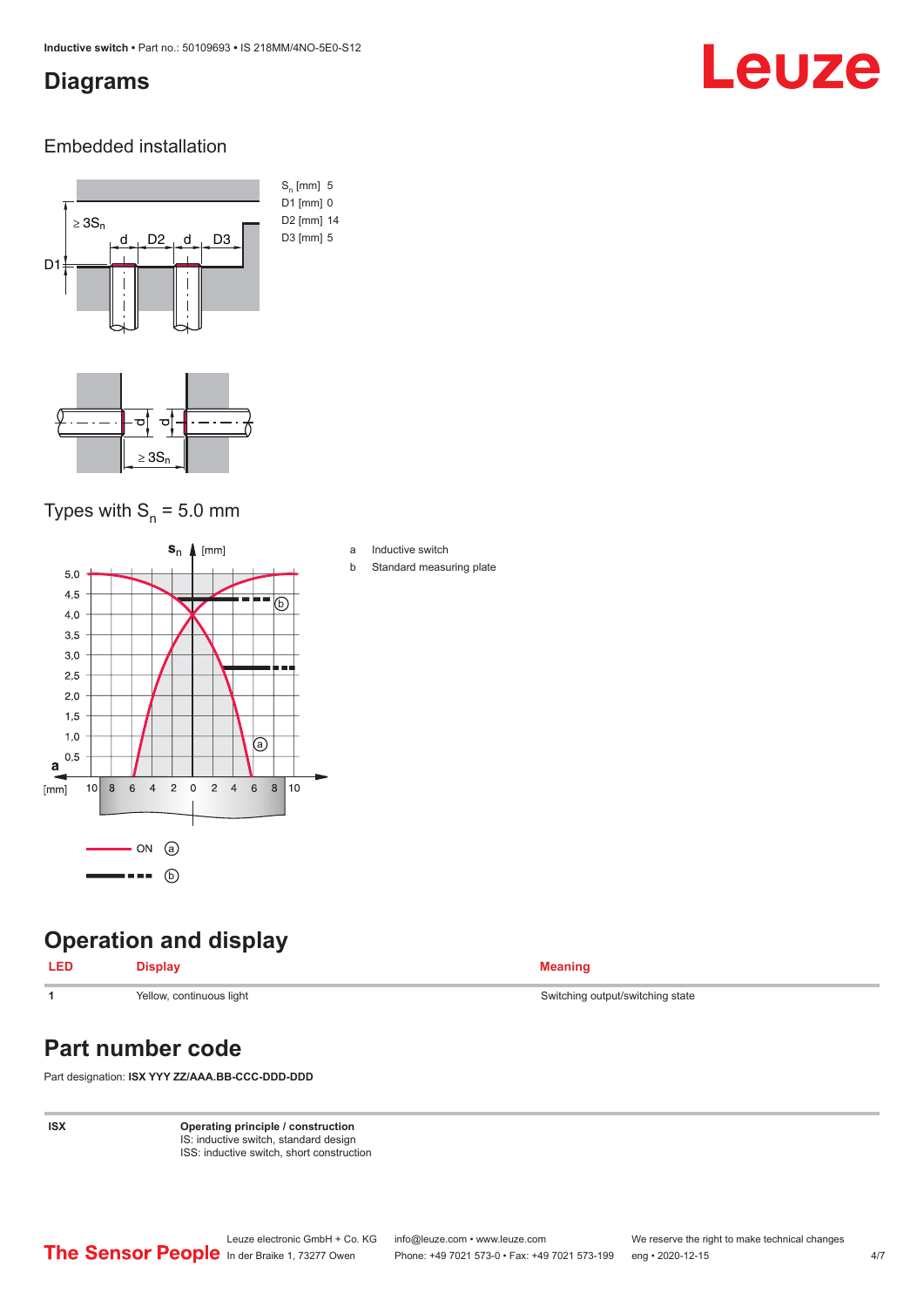#### **Part number code**

# Leuze

| <b>YYY</b> | <b>Series</b><br>203: series with Ø 3 mm<br>204: series with $\varnothing$ 4 mm<br>205: series with M5 x 0.5 external thread<br>206: series with $\varnothing$ 6.5 mm<br>208: series with M8 x 1 external thread<br>212: series with M12 x 1 external thread<br>218: series with M18 x 1 external thread<br>230: series with M30 x 1.5 external thread<br>240: series in cubic design<br>244: series in cubic design<br>255: series with 5 x 5 mm <sup>2</sup> cross section<br>288: series with 8 x 8 mm <sup>2</sup> cross section                                                                                                                                                                                                                                                                                                                                                                                                                                                                                                                                                                                                                                                                                                                                                                                                                                                                                                                                                              |
|------------|---------------------------------------------------------------------------------------------------------------------------------------------------------------------------------------------------------------------------------------------------------------------------------------------------------------------------------------------------------------------------------------------------------------------------------------------------------------------------------------------------------------------------------------------------------------------------------------------------------------------------------------------------------------------------------------------------------------------------------------------------------------------------------------------------------------------------------------------------------------------------------------------------------------------------------------------------------------------------------------------------------------------------------------------------------------------------------------------------------------------------------------------------------------------------------------------------------------------------------------------------------------------------------------------------------------------------------------------------------------------------------------------------------------------------------------------------------------------------------------------------|
| ΖZ         | Housing / thread<br>MM: metal housing (active surface: plastic) / metric thread<br>FM: full-metal housing (active surface: stainless steel AISI 316L) / metric thread<br>MP: metal housing (active surface: plastic) / smooth (without thread)                                                                                                                                                                                                                                                                                                                                                                                                                                                                                                                                                                                                                                                                                                                                                                                                                                                                                                                                                                                                                                                                                                                                                                                                                                                    |
| <b>AAA</b> | Output current / supply<br>4NO: PNP transistor, NO contact<br>4NC: PNP transistor, NC contact<br>2NO: NPN transistor, NO contact<br>2NC: NPN transistor, NC contact<br>1NO: relay, NO contact / AC/DC<br>1NC: relay, NC contact / AC/DC<br>44: 2 PNP transistor switching outputs, antivalent (NO + NC)<br>22: 2 NPN transistor switching outputs, antivalent (NO + NC)                                                                                                                                                                                                                                                                                                                                                                                                                                                                                                                                                                                                                                                                                                                                                                                                                                                                                                                                                                                                                                                                                                                           |
| BВ         | Special equipment<br>n/a: no special equipment<br>5F: food version<br>5: housing material V2A (1.4305, AISI 303)                                                                                                                                                                                                                                                                                                                                                                                                                                                                                                                                                                                                                                                                                                                                                                                                                                                                                                                                                                                                                                                                                                                                                                                                                                                                                                                                                                                  |
| <b>CCC</b> | Measurement range / type of installation<br>1E0: typ. range limit 1.0 mm / embedded installation<br>1E5: typ. range limit 1.5 mm / embedded installation<br>2E0: typ. range limit 2.0 mm / embedded installation<br>3E0: typ. range limit 3.0 mm / embedded installation<br>4E0: typ. range limit 4.0 mm / embedded installation<br>5E0: typ. range limit 5.0 mm / embedded installation<br>6E0: typ. range limit 6.0 mm / embedded installation<br>8E0: typ. range limit 8.0 mm / embedded installation<br>10E: typ. range limit 10.0 mm / embedded installation<br>12E: typ. range limit 12.0 mm / embedded installation<br>15E: typ. range limit 15.0 mm / embedded installation<br>20E: typ. range limit 20.0 mm / embedded installation<br>22E: typ. range limit 22.0 mm / embedded installation<br>2N5: typ. range limit 2.5 mm / non-embedded installation<br>4N0: typ. range limit 4.0 mm / non-embedded installation<br>8N0: typ. range limit 8.0 mm / non-embedded installation<br>10N: typ. range limit 10.0 mm / non-embedded installation<br>12N: typ. range limit 12.0 mm / non-embedded installation<br>14N: typ. range limit 14.0 mm / non-embedded installation<br>15N: typ. range limit 15.0 mm / non-embedded installation<br>20N: typ. range limit 20.0 mm / non-embedded installation<br>22N: typ. range limit 22.0 mm / non-embedded installation<br>25N: typ. range limit 25.0 mm / non-embedded installation<br>40N: typ. range limit 40.0 mm / non-embedded installation |
| <b>DDD</b> | <b>Electrical connection</b><br>n/a: cable, standard length 2000 mm<br>S12: M12 connector, 4-pin, axial<br>200-S12: cable, length 200 mm with M12 connector, 4-pin, axial<br>200-S8.3: cable, length 200 mm with M8 connector, 3-pin, axial<br>S8.3: M8 connector, 3-pin, axial<br>005-S8.3: cable, length 500 mm with M8 connector, 3-pin, axial<br>050: cable, standard length 5000 mm, 3-wire                                                                                                                                                                                                                                                                                                                                                                                                                                                                                                                                                                                                                                                                                                                                                                                                                                                                                                                                                                                                                                                                                                  |
|            | <b>Note</b>                                                                                                                                                                                                                                                                                                                                                                                                                                                                                                                                                                                                                                                                                                                                                                                                                                                                                                                                                                                                                                                                                                                                                                                                                                                                                                                                                                                                                                                                                       |
|            | $\&$ A list with all available device types can be found on the Leuze website at www.leuze.com.                                                                                                                                                                                                                                                                                                                                                                                                                                                                                                                                                                                                                                                                                                                                                                                                                                                                                                                                                                                                                                                                                                                                                                                                                                                                                                                                                                                                   |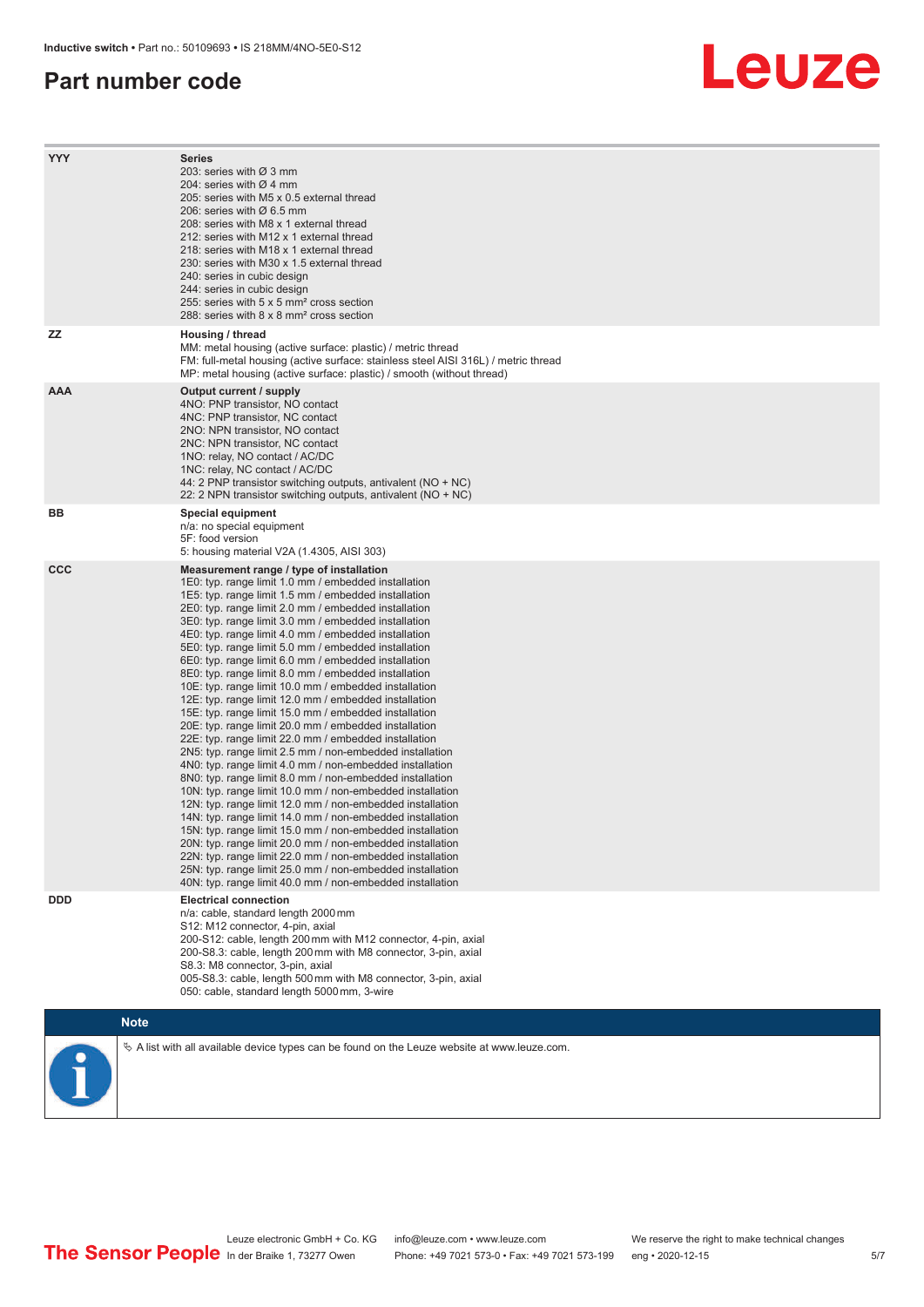#### <span id="page-5-0"></span>**Notes**

|  |  | Observe intended use! |  |
|--|--|-----------------------|--|
|--|--|-----------------------|--|

 $\%$  This product is not a safety sensor and is not intended as personnel protection.

 $\&$  The product may only be put into operation by competent persons.

 $\%$  Only use the product in accordance with its intended use.



#### **Accessories**

### Connection technology - Connection cables

|  | Part no. | <b>Designation</b>     | <b>Article</b>   | <b>Description</b>                                                                                                                                         |
|--|----------|------------------------|------------------|------------------------------------------------------------------------------------------------------------------------------------------------------------|
|  | 50130654 | KD U-M12-4A-P1-<br>020 | Connection cable | Connection 1: Connector, M12, Axial, Female, A-coded, 4-pin<br>Connection 2: Open end<br>Shielded: No<br>Cable length: 2,000 mm<br>Sheathing material: PUR |
|  | 50130657 | KD U-M12-4A-P1-<br>050 | Connection cable | Connection 1: Connector, M12, Axial, Female, A-coded, 4-pin<br>Connection 2: Open end<br>Shielded: No<br>Cable length: 5,000 mm<br>Sheathing material: PUR |

## Mounting technology - Other

| Part no. | <b>Designation</b> | <b>Article</b> | <b>Description</b>                                                                                                                                                                                                                                                             |
|----------|--------------------|----------------|--------------------------------------------------------------------------------------------------------------------------------------------------------------------------------------------------------------------------------------------------------------------------------|
| 50132729 | AC D18M-CS         | Clamp          | Diameter, inner: 18 mm<br>Design of mounting device: Mounting clamp<br>Fastening, at system: Screw type, Through-hole mounting<br>Mounting bracket, at device: insertable, Clampable with limit stop<br>Type of mounting device: Clampable, With limit stop<br>Material: Metal |
| 50111501 | <b>MC 018K</b>     | Clamp          | Diameter, inner: 18 mm<br>Design of mounting device: Mounting clamp<br>Fastening, at system: Through-hole mounting<br>Mounting bracket, at device: Clampable<br>Type of mounting device: Rigid<br>Material: Plastic                                                            |

Leuze